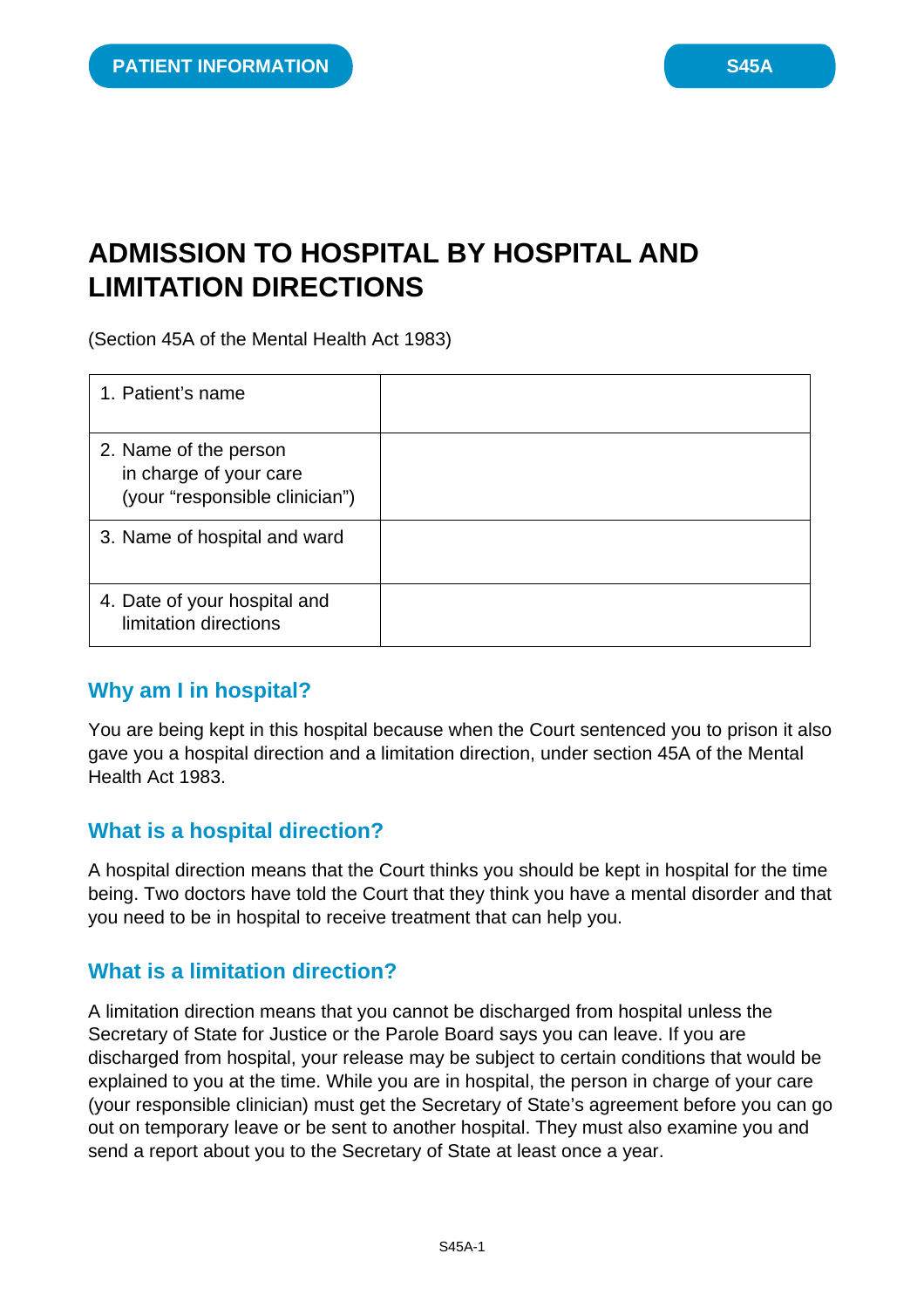# **How long will I be here?**

Your responsible clinician will tell you when they think you are well enough to leave. They will then ask the Secretary of State for Justice to agree. Until the Secretary of State has agreed, you cannot leave the hospital. If you try to go before then, the staff can stop you, and if you leave, you can be brought back.

# **What treatment will I be given?**

Your responsible clinician and other hospital staff will talk to you about any treatment that you need for your mental disorder. In most cases you will have to accept their advice.

After three months, there are special rules about medicine or drugs you are being given for your mental disorder. If you do not want the medicine or drugs, or are too ill to say whether you want them, a doctor who is not from this hospital will visit you. This independent doctor will talk to you and to staff at the hospital who know you. The independent doctor will decide what medicine and drugs you can be given. Unless it is an emergency, these are the only medicine and drugs you can be given without your agreement.

This independent doctor is called a SOAD (Second Opinion Appointed Doctor) and is appointed by an independent Commission which monitors how the Mental Health Act is used.

There are different rules for some special treatments, like electro-convulsive therapy (ECT). If the staff think you need one of these special treatments, the rules will be explained to you and you will be given another leaflet.

## **Can I be still be sent to prison?**

If your responsible clinician thinks that you no longer need treatment in hospital, you could be taken to prison to serve the rest of your sentence or you could be released from hospital on the same terms on which you would be released from prison.

# **What happens if my sentence ends while I am in hospital?**

If your sentence ends while you are in hospital and you still need treatment, you can be kept in hospital. If your responsible clinician decides you should stay in hospital, you will be given another leaflet explaining this.

# **Can I appeal?**

Yes. You can ask the Court to look at your case again. If you want to do this you must do it quickly and it is best to ask a solicitor to help you. Ask the hospital staff about this and they will give you another leaflet.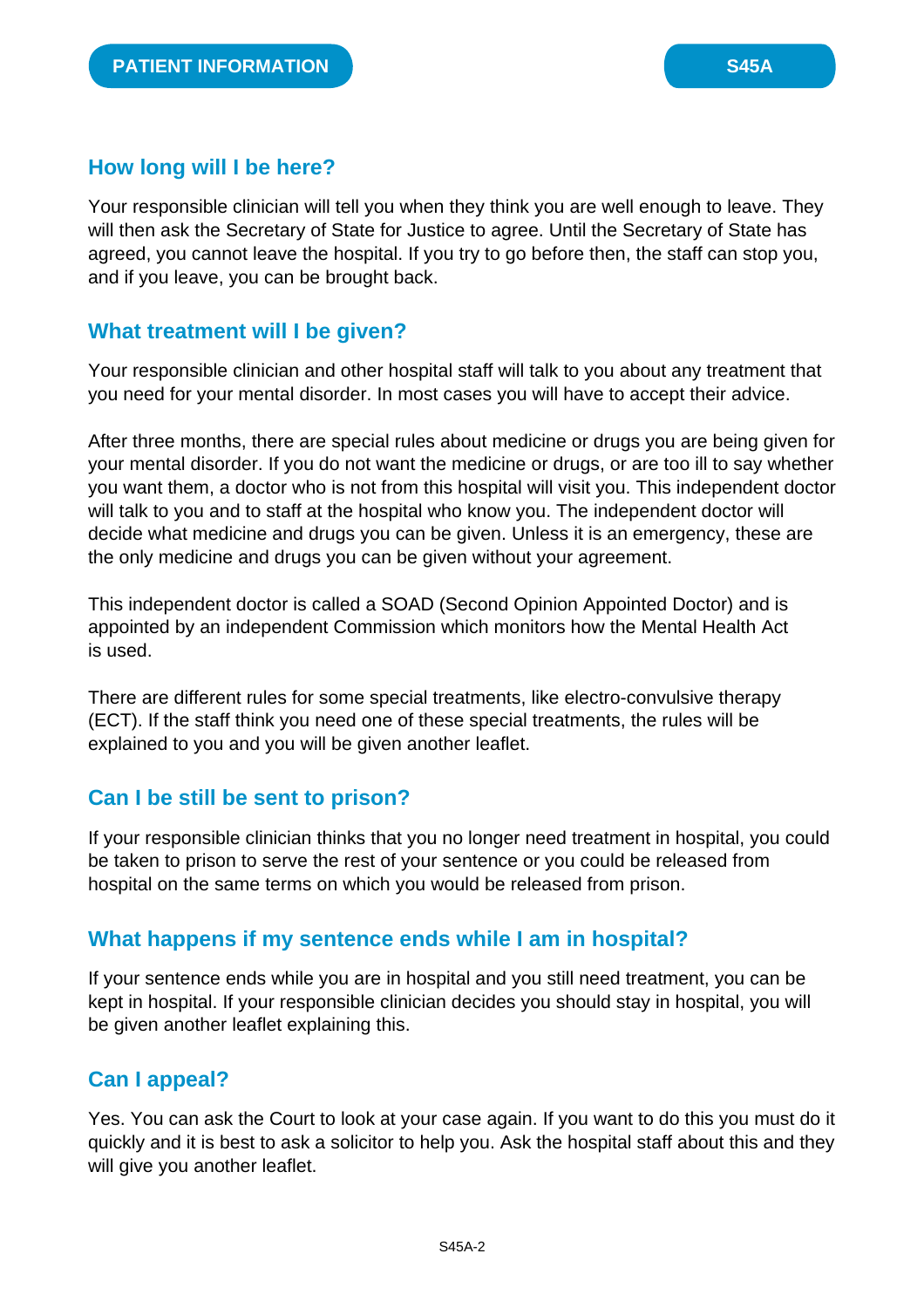After your hospital and limitation directions have been in place for six months, you can also ask a Tribunal to say that you should not be kept in hospital.

# **What is a Tribunal and what happens?**

The Tribunal is an independent panel which can decide whether you should be allowed to leave the hospital. It will hold a meeting with you and with staff from the hospital who know you. This meeting is called a "hearing". You can ask someone else to come to the hearing to help you, if you want. Before the hearing, the members of the Tribunal will read reports from the hospital about you and your care. One of the members of the Tribunal will also come to talk to you.

## **When can I apply to the Tribunal?**

Once your hospital and limitation directions have been in force for six months, you can then apply once during the next six months. After that you may apply once during each year that you are kept in hospital.

If you want to apply to the Tribunal you can write to:

The Tribunals Service PO BOX 8793 5th Floor Leicester LE1 8BN Tel. 0845 2232022

You can ask a solicitor to write to the Tribunal for you and help you at the hearing. The hospital and the Law Society have a list of solicitors who specialise in this. You will not have to pay for help from a solicitor with this. It is free of charge under the Legal Aid scheme.

# **What happens if the Tribunal says I should not be kept in hospital?**

If the Tribunal says you should no be kept in hospital, but the Secretary of State for Justice thinks you should serve the rest of your prison sentence, you may be taken to prison, unless the Tribunal has recommended you stay in hospital instead.

## **Help from an independent mental health advocate**

You are entitled to help from an independent mental health advocate if you want it. These advocates are independent of people involved in your care. They can help you get information about your care and treatment, why you are being kept in hospital, what it means and what your rights are. They can come to see you and help you understand what you are told by people involved in your care and treatment. If you want, they can help you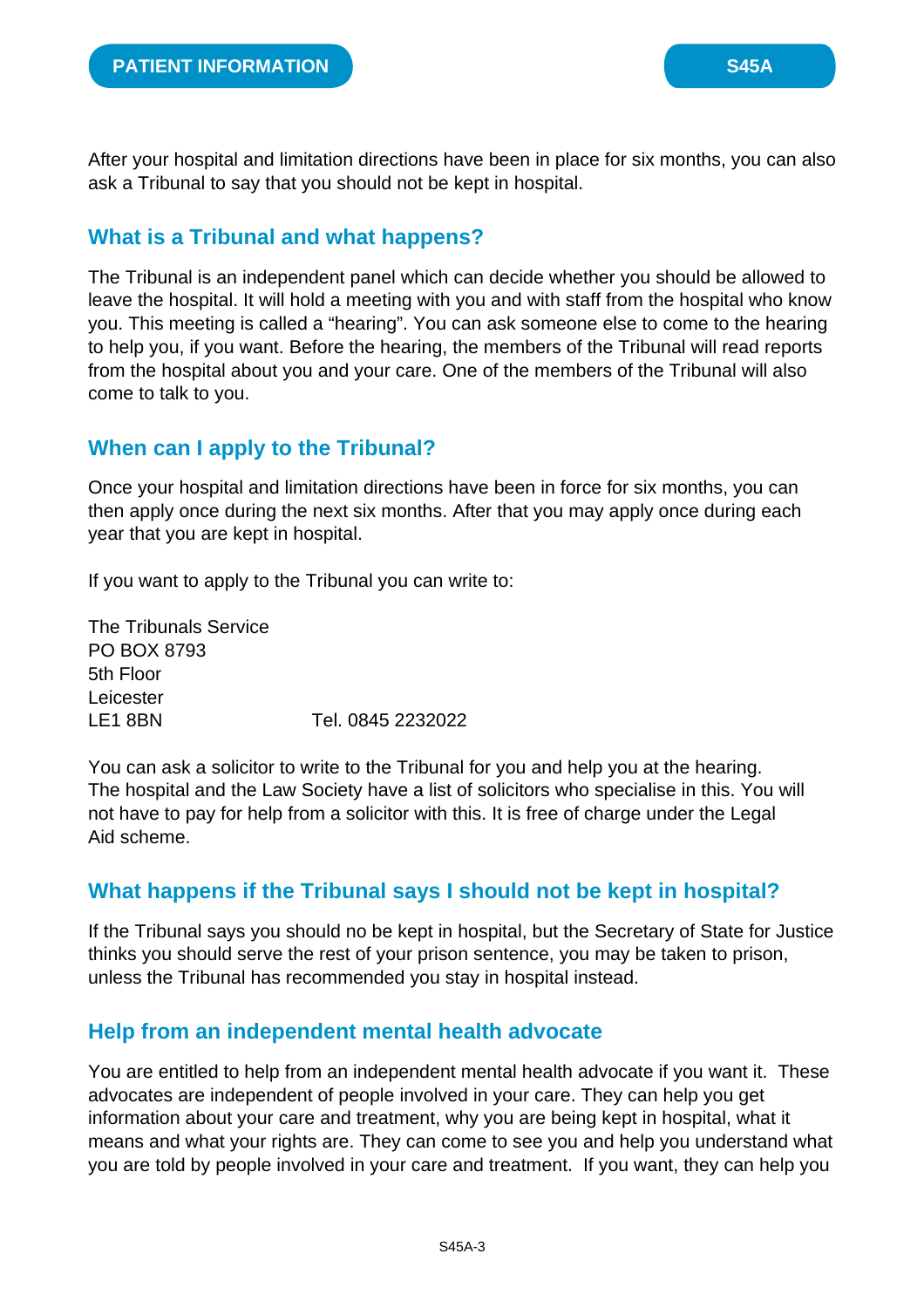talk to these people or they can talk to them for you. They can also help you with the Tribunal.

You can contact the independent mental health advocacy service yourself. There should be a telephone where you can contact the advocacy service and talk to them in private. You can ask a member of staff where this telephone is.

The telephone number for the advocacy service is:

If you do not want to contact the advocacy service yourself, you can ask a member of staff to contact the advocacy service for you.

# **Your letters**

All letters sent to you while you are in hospital will be given to you. You can send letters to anyone except someone who has said they do not want to get letters from you. Letters to these people can be stopped by the hospital staff.

## **Code of Practice**

There is a Code of Practice that gives advice to the staff in the hospital about the Mental Health Act and treating people for mental disorder. The staff have to consider what the Code says when they take decisions about your care. You can ask to see a copy of the Code, if you want.

## **How do I complain?**

If you want to complain about anything to do with your care and treatment in hospital, please speak to a member of staff. They may be able to sort the matter out. They can also give you information about the hospital's complaints procedure, which you can use to try to sort out your complaint locally. They can also tell you about any other people who can help you make a complaint, for example an independent mental health advocate (see above).

If you do not feel that the hospital complaints procedure can help you, you can complain to an independent Commission. This is called the Care Quality Commission and it monitors how the Mental Health Act is used, to make sure it is used correctly and that patients are cared for properly while they are in hospital. The hospital staff can give you a leaflet explaining how to contact the Commission.